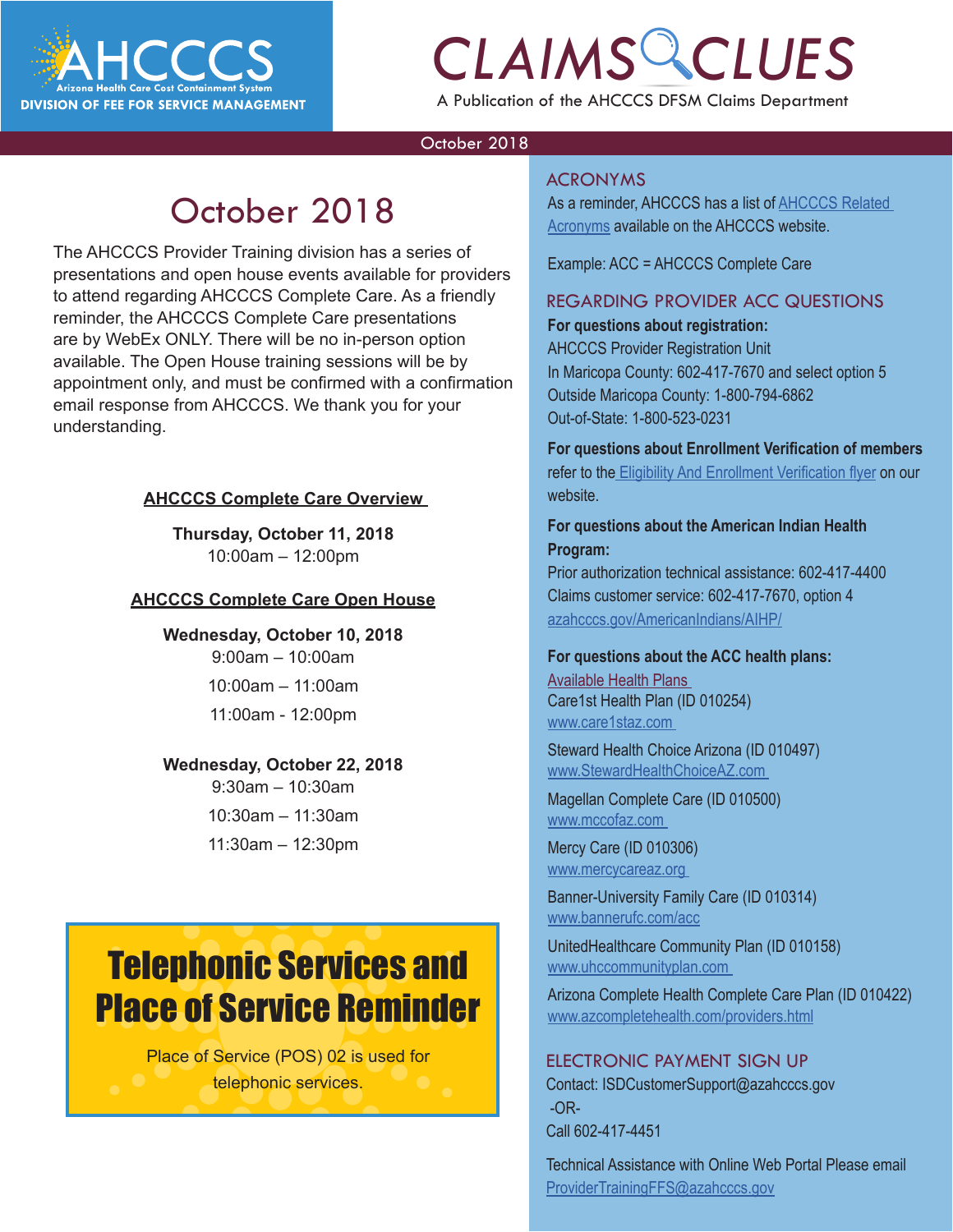### Crisis Services

Q: What services are considered a crisis service, and when are the RBHA and ACC Plans/AIHP responsible?

A: AHCCCS recognizes that the processes and practices currently in place may be different depending on the area, hospital, crisis service provider and/or RBHA.

Please refer to the table below for behavioral health services/assessment responsibility by specific service codes, by population and within various settings.

Please note that this table includes common crisis service codes, but is not meant to serve as a comprehensive listing of potential services delivered by a crisis provider (including, but not limited to, Medication Assisted Treatment).

| <b>Service</b>                                                                    | <b>Population</b>                           | <b>Setting</b>                                                                                                | <b>Codes</b>                                          | <b>Responsible Party</b>                                       |
|-----------------------------------------------------------------------------------|---------------------------------------------|---------------------------------------------------------------------------------------------------------------|-------------------------------------------------------|----------------------------------------------------------------|
| Crisis services within first 24<br>hours                                          | Medicaid, KidsCare and<br>State Only        | All providers/settings per-<br>mitted to bill these codes<br>except observation crisis<br>stabilization units | H2011, S9484,<br>S9485                                | <b>RBHA</b>                                                    |
| Crisis services within first 24<br>hours                                          | Medicaid, KidsCare and<br><b>State Only</b> | Observation crisis stabili-<br>zation units                                                                   | S9484, S9485,<br>H0031, H0038,<br>90791, T1002, T1016 | <b>RBHA</b>                                                    |
| Crisis phones                                                                     | Medicaid, KidsCare and<br>State Only        | Telephonic                                                                                                    | T1016                                                 | <b>RBHA</b>                                                    |
| <b>Assessments</b>                                                                | Medicaid, KidsCare                          | <b>ED/Medical Floor</b>                                                                                       | H0031, 90791, 90792                                   | <b>ACC/AIHP or RBHA</b><br>for integrated mem-<br>ber with SMI |
| ED visits                                                                         | Medicaid, KidsCare                          | ED                                                                                                            | 99281-99285 (Not<br>considered "crisis<br>services")  | <b>ACC/AIHP or RBHA</b><br>for integrated mem-<br>ber with SMI |
| <b>ED</b> visits                                                                  | <b>State Only</b>                           | <b>ED</b>                                                                                                     | 99281-99285<br>(Are considered<br>"crisis services")  | <b>RBHA</b>                                                    |
| Assessments for pre-petition<br>screening (for consideration<br>for COE referral) | Medicaid, KidsCare and<br>State Only        | All                                                                                                           |                                                       | County or county<br>designation                                |
| SMI assessments for SMI<br>determination                                          | Medicaid, KidsCare                          | All                                                                                                           |                                                       | <b>ACC/AIHP</b>                                                |
| SMI assessments for SMI<br>determination                                          | <b>State Only</b>                           | All                                                                                                           |                                                       | <b>RBHA</b>                                                    |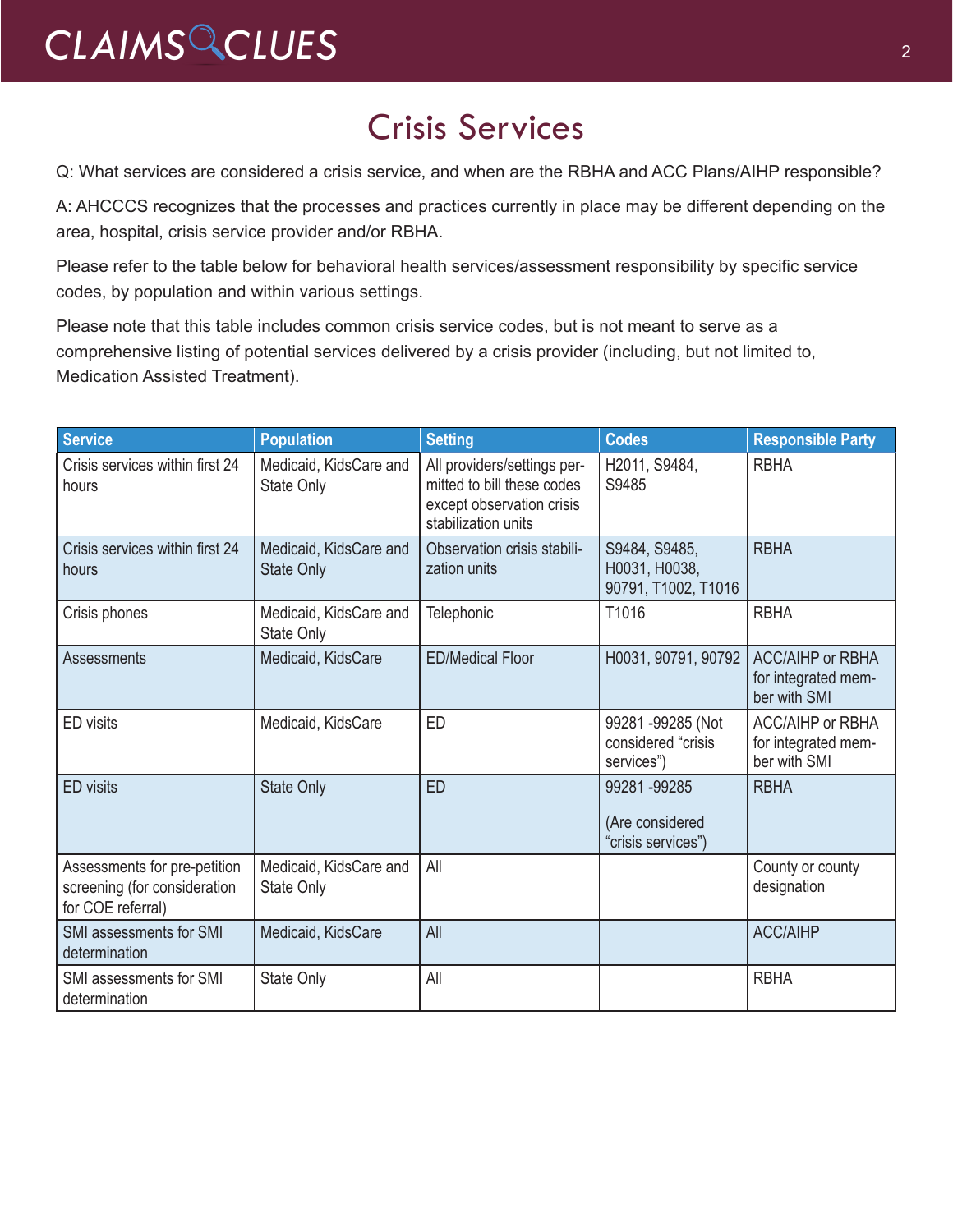# CLAIMS CLUES<sup>3</sup>

### Crisis Services Continued

### **Q: Will the crisis system change for American Indian/Alaskan Native (AI/AN) members?**

A: No, the crisis system will remain the same for American Indian/Alaskan Native (AI/AN) members.

### **Q: Where can I find out more about Crisis Services?**

A: A Crisis Services FAQ is available on the AHCCCS website and can be found [here.](http://r20.rs6.net/tn.jsp?f=001ofGfZetySTGWYet7bJGWig2cPK6xPmBEb-skjy7U1XMOybW85t9h1ruAEtqbFyvVkyo8NIkOYR0WBfVKtlyYqPp8HO8XjbOoWJ13klYBKLs7gwfY1wNM6l7OoT9nQ_SLmgBuC0TPhdo1fPjoZ3ZresQ0mLXs8iiC6Yq_NaDCl7tjmT9-_AA6JebG7FpcpS2su9kVqlTh7A_XbivBFb-WN1NMW86VGkO-&c=qMkcKItbqP4g5i3XVuc6DXCmpYLsrygZ_K3EP_ik-wfgItPRE8BeqQ==&ch=V-6_s_hRAPoaY9R0Zwtki8vGiqv0e0tMdRlGVLxEdlBbEQp2RSdHdw==)

### Did you know that the RBHA names are changing on Monday, October 1st, 2018?

When 1.5 million AHCCCS members move into integrated ACC health plans on Monday, October 1st, 2018, they will receive behavioral health services through their chosen ACC plan instead of from a Regional Behavioral Health Authorities (RBHA).

However, the RBHAs and Tribal RBHAs will continue to serve:

• Foster children enrolled in the Comprehensive Medical and Dental Program (CMDP), including those CMDP members who have a CRS condition

- Members enrolled with DES/DDD
- Individuals determined to have a Serious Mental Illness.

There will be no changes to RBHA-covered services for these members. RBHAs will also continue to provide crisis, grant funded and state-only funded services.

To align with their respective ACC health plans in each geographic service area, the names of the existing RBHAs will change on October 1st, 2018.

| Geographic Service Area | <b>Current RBHA Name</b>                 | <b>RBHA Name</b>                                |
|-------------------------|------------------------------------------|-------------------------------------------------|
| North                   | Starting October 1, 2018                 | Steward Health Choice Arizona                   |
| Central                 | Mercy Maricopa Integrated Care<br>(MMIC) | Mercy Care                                      |
| South                   | Cenpatico Integrated Care (CIC)          | Arizona Complete Health -<br>Complete Care Plan |

See the [current and ACC RBHA maps](http://www.azahcccs.gov/Members/ProgramsAndCoveredServices/behavioralhealthservicesmap.html) on the AHCCCS website.

### AHCCCS Online Claim Disputes

Effective August 16, 2018, AHCCCS Online users have the option of submitting claim disputes to the AHCCCS Office of Administrative Legal Services (OALS). Please keep in mind that there are no changes to the claim dispute requirements. The claim dispute must state in detail the factual and legal basis for the claim dispute and the relief requested (e.g., payment, specific claim denial, quick pay discount, etc.). Claim disputes lacking specificity will be denied. The provider should include any documents which support the facts of the case.

A claim dispute **is not** a venue for submitting corrected claims, documentation requested by DFSM, or to file resubmissions or reconsiderations.

Please refer to Chapter 28 of the AHCCCS Fee-For-Service Provider Billing Manual for additional information regarding claim disputes.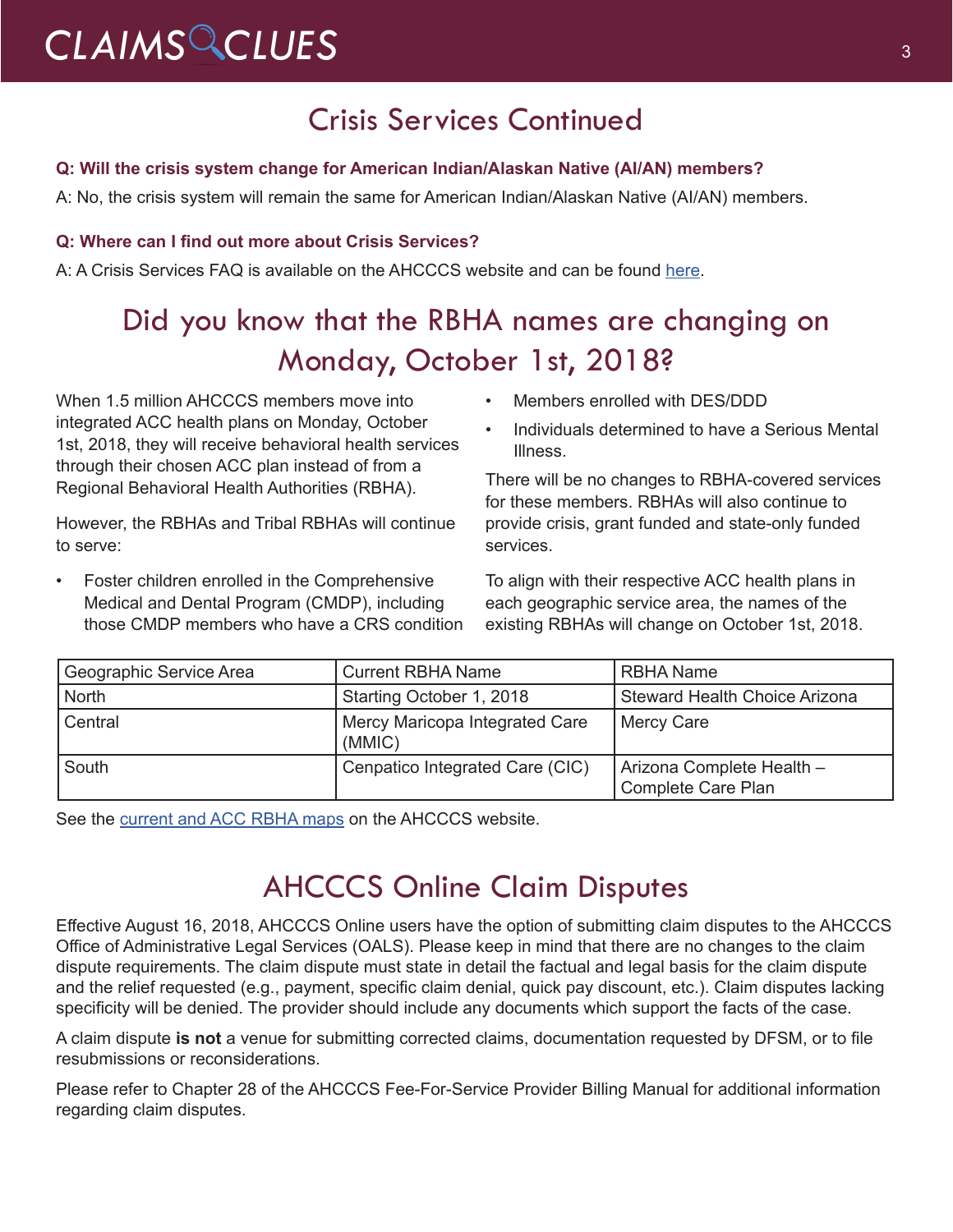### Billing Reminders for the CMS 1500 and UB-04 Claim Forms

When either the CMS 1500 or UB-04 claim form is filled out, **the applicable ICD indicator must be entered.** If the ICD indicator is not entered, the claims' system is unable to identify which version of the ICD codes is being report.

In regards to field 21 of the CMS 1500 claim form, the below billing manual update will appear on 10/1/18 in the CMS 1500 chapter of the [FFS Provider Billing Manual](https://www.azahcccs.gov/PlansProviders/RatesAndBilling/FFS/providermanual.htmlhttps:/www.azahcccs.gov/PlansProviders/RatesAndBilling/FFS/providermanual.html):

### **21. Diagnosis Codes Required**

Enter at least one ICD diagnosis code describing the member's condition. Behavioral health providers must **not** use DSM-4 diagnosis codes. Up to twelve diagnosis codes in priority order (primary condition, secondary condition, etc.) may be entered.

**ICD Ind. Field:** Enter the applicable ICD indicator to identify which version of ICD codes is being reported.

 $0 = ICD-10-CM$ 

9 = ICD-9-CM (no longer accepted)

If this field is left blank the claim will be returned to the provider for correction. Please ensure it is filled out correctly.

Enter the ICD indicator between the vertical, dotted lines in the upper-right hand area of the field.



In regards to field 66 on the UB-04 claim form, the applicable ICD indicator must be entered in the indicated area below (it is indicated by an X highlighted in green).

| $66.$ DX 67 | $\overline{A}$ | D | ◡ |   | <b>E</b> | $\mathbf{I}$ | C |  |
|-------------|----------------|---|---|---|----------|--------------|---|--|
|             |                |   |   | M |          |              |   |  |

### **Paper Claim Reminders**

When submitting paper claims please remember the following:

- 1. Claims that are not legible or that are not submitted on the correct form will be returned to providers without being processed.
- 2. Black and white paper copies of the CMS-1500 and UM-04 Claim Forms will be returned to the provider.
- 3. Claims that contain the following are **not** legible on the imaging system and cannot be read:
	- Highlighter marks,
	- Color marks,
- Copy overexposure marks, and/or
- Dark edges.